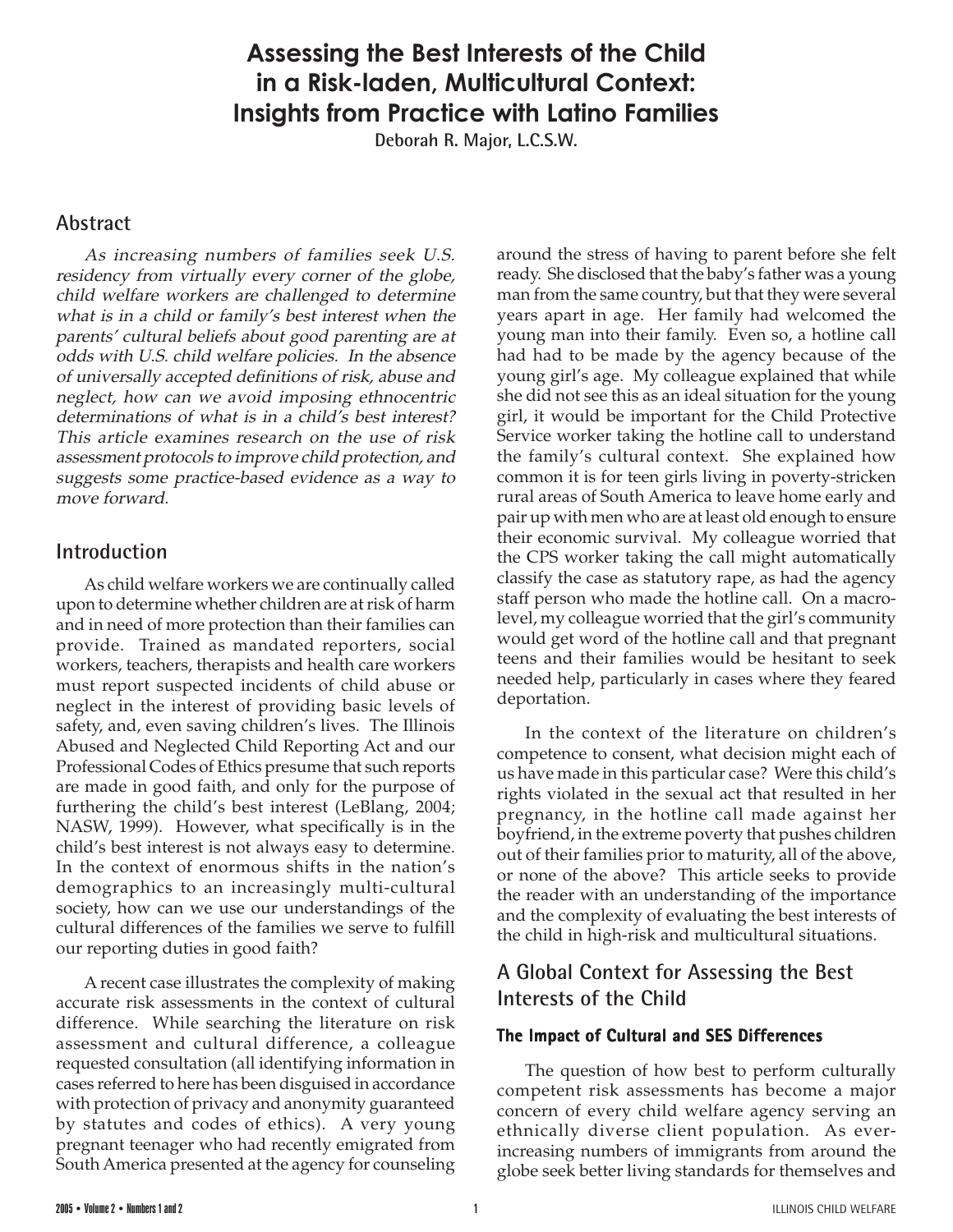their families within U.S. borders, child welfare workers in the U.S. are obligated to come to terms with the fact that there exist no universally accepted optimal parenting standards (Korbin & Spilsbury, 1999; Small, 1998). Nor are there universally accepted definitions of what constitutes risk, abuse or neglect. In fact, there is much research demonstrating that parents of differing ethnic backgrounds vary in their interpretation of what they consider abusive or neglectful behavior (Ahn, 1990; Hong & Hong, 1991; Korbin & Spilsbury, 1999). Complicating matters further is the tendency in the United States to privilege the parenting and treatment practices of mainstream, middle-class white North Americans and Western Europeans, and to view other groups and their practices as inferior—a stance that is recognized as ethnocentric, but that nevertheless often goes unchallenged. In part the result of scrutinizing parenting practices of other groups through this North American middle-class lens, many immigrant and non-white families are routinely identified as having failed to protect their young. This is one factor resulting in a child welfare system that disproportionately targets and retains children of color (Courtney et al. 1996; McRoy, 2004; Roberts, 2002), and that overlooks white families even when their children are in need of protection (Jenny, et al. 1999; Lane et al., 2002).

Further complicating matters is the debilitating factor of poverty, widely recognized as a major contributor to stress and neglect at the individual, family, and community levels (Gabarino & Barry, 1997; Jones, 1997; McRoy, 2004; Roberts, 2002). Since immigrant families and other families of color are also disproportionately represented among the poor, the tendency has been to focus on a family's ethnicity or cultural difference as the key factor in identifying them as substandard parents or citizens. A common underlying and generally unspoken presupposition is that if the parents were more assimilated (e.g., would abandon their "otherness" and espouse mainstream parenting practices) that they would, by virtue of higher levels of assimilation, become better parents. Larger social narratives and discriminatory social policies often remain unexamined for their impact on family and community functioning (Korbin & Spilsbury, 1999; Pelton, 1989; Roberts, 2002). Our interpretations of the data we chose to collect, and where we choose to focus our interventions, whether assessing risk at the individual, family, community or societal levels, invariably involves human decisionmaking and problem-solving processes, standards around acceptable levels of safety, as well as cultural and class values.

### **Developments in Research**

Prior research has shown that decision-making about the best interests of the child is highly variable (DePanfilis & Scannapieco, 1994; English & Pecora, 1994), even without the added variable of multicultural values. There have been intensified efforts to increase reliability through the use of standardized risk assessment protocols and instruments (Fuller, Wells, & Cotton, 2001). Most recently, there have been recommendations to improve reliability through risk management systems that use evidence-based practice (Chaffin & Friedrich, 2004; Gambrill & Shlonsky, 2001; Shlonsky & Wagner, 2005). The recent push for evidence-based risk assessment is an attempt to enable staff to make difficult and complex practice decisions based on best available, systematically considered research findings critically reviewed for relevance to the population and the purpose for which they have been investigated (Gambrill, 2003).

The EBP movement began in the field of medicine out of a desire to offer only those treatment interventions that had been shown to be effective based on empirical research. It was developed to counter a belief that treatment interventions were being recommended not because they were effective, but rather because they were popular with treatment providers, or had simply been the traditional service to offer for particular problems (Chaffin & Friedrich, 2004; Gambrill, 2003; Sackett, et al., 1996). The hallmarks of evidenced-based practice are "transparency of what is done to what effect in all venues of interest including practice and policy, research, and professional education. It is designed to make decisions and the reasons for them explicit. EBP involves sharing responsibility for decision making in a context of recognized uncertainty" (Gambrill, 2003, p. 10). It purports to involve clients as informed participants who take part in decisions, and whose values and preferences are compared with recommended services and their likely outcomes.

There has been an ongoing debate in child welfare as to whether actuarial or consensus-based risk assessments are most effective in assessing levels of risk to children (Baird & Wagner, 2000; Baird, Wagner, Healy, & Johnson, 1999; Cash, 2001; Wald & Woolverton, 1990; Rossi, Schuerman & Budde, 1996). Both consensus-based and actuarial instruments are constructed to improve the consistency and comprehensiveness of clinical judgment by attempting to identify situations where children are at risk, and to determine the appropriate type of intervention. Actuarial risk assessment instruments are used to estimate the probability of future maltreatment at the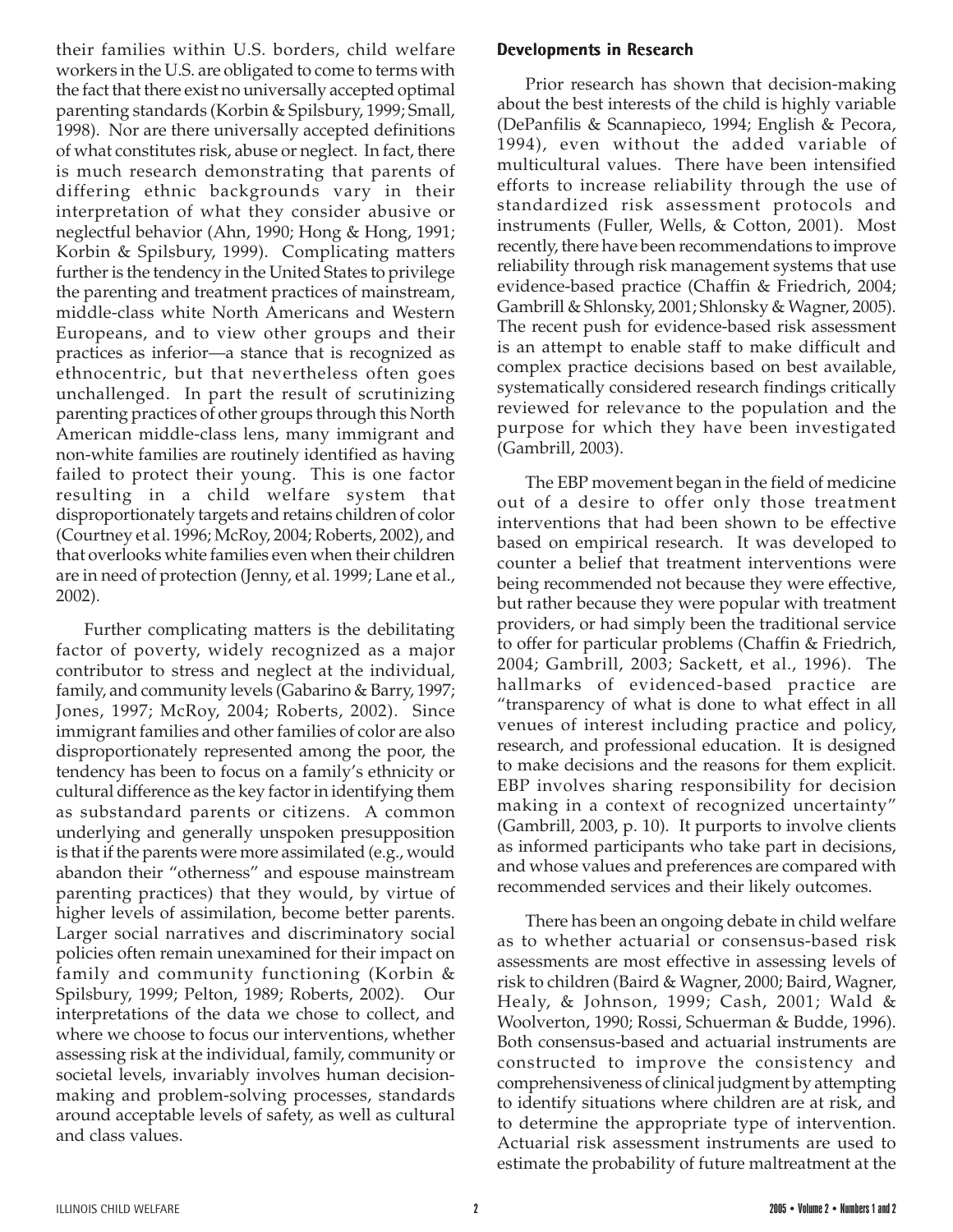point when CPS closes an investigation and must decide whether the case should be opened for services or closed (perhaps with a recommendation for service follow up in the community). However, researchers also point out that actuarial tools are limited in their ability to predict future maltreatment (Shlonsky & Gambrill, 2005; Shlonsky & Wagner, 2005). In addition, these instruments have a number of methodological problems, including differing definitions of outcome measures, (e.g., researchers do not agree on how to define key variables, such as neglect); concerns about validity and reliability due to changes in risk over time and the absence of base rate data, inability to predict at the level of individual clients, and inability to predict recurrence at acceptable levels of sensitivity (Shlonsky & Gambrill, 2005).

Another serious shortcoming with actuarial tools is their use of substantiation (e.g., cases where there has been a finding of abuse/neglect) as an outcome. Since decisions to substantiate are frequently tied to factors that are extraneous to family functioning, such as policy, law, or caseload, substantiation may not be the most valid measure of maltreatment recurrence (English & Pecora, 1994). Further, actuarial tools cannot be of assistance with key clinical decisions that involve assessment of family functioning, including identification of strengths, how best to engage a family and choice of appropriate interventions. Given its limitations, even researchers who tout its merits insist that it is not a substitute for professional judgment (Shlonsky & Wagner, 2005). Other researchers point out that often practitioners do not find actuarial risk assessments useful, because they are designed using an atheoretical framework, and as such do not provide the kinds of explanations for maltreatment that give meaning to the choices practitioners must make (Schwalbe, 2004).

Still another critical issue is the relevance of the research and the EBP movement to the work of practitioners in the trenches. How many of them use these insights in their practice decisions? Given that we ultimately must rely on professional judgment to make key decisions, it behooves us to understand how clinicians in high-risk settings settle on a course of action, and further, how such decision-making is impacted when clients are culturally different. In such situations, clinicians are frequently working with very complex family systems, under tight time constraints, with limited information, and uncertainty about family members' understandings of what constitutes minimum standards of child safety. These are not problems that can be resolved with "the laws of logic, the calculus of probability or the maximization of expected utility" (Gigerenzer, 2004, p. 62). This set of environmental circumstances reminds us that in the "real world" human models of rationality are necessarily "bounded" due to the extreme complexity of the systems in which we practice (Simon, 1982; Gigerenzer, 2004). In situations such as these, practitioners use heuristics that are ecologically rational and domain-specific to simplify the complexity of the environment and arrive at reasonable solutions (Gigerenzer, 2004, p. 64).

Understanding that cultures create their own domain-specific heuristics, how should culture be taken into account in high-risk cases? Does cultural competence provide the answer? Different cultures would use variant criteria to determine what data should be collected, how that data should be interpreted, and would no doubt make different suggestions about what services to provide, as well as differing criteria to evaluate service effectiveness. Some researchers suggest that achieving cultural competence charts a path to more accurate and equitable decision-making, and have designed models to guide practitioners down that road (Fong, 2001; Korbin & Spilsbury, 1999; McPhatter, 1997; Pinderhughes, 1997). Others make equally plausible arguments that we can never really know another's culture sufficiently, and that we serve more effectively from an admitted stance of "not knowing" and approaching the family as students of the culture (Dean, 2001).

Researchers who have investigated help-seeking patterns of clients of color report that often parents avoid seeking help altogether due to fears of being judged or misunderstood, the loss of privacy, and a belief that help will be of little, if any real benefit (Keller & McDade, 1997). Certainly, in situations involving cross-cultural risk assessments, parents' fears of being misunderstood are likely to be higher, and justifiably so. As a result of the increasing need to find more effective ways to engage and intervene with families that are culturally different, research oriented towards practice suggests many helpful avenues, including:

- seeking knowledge of the ways in which cultural values influence beliefs about child rearing and discipline (Negroni-Rodriguez, 2003; Roer-Strier, 2001; Small, 1998);
- evaluating differences in terms of the ways that cultural values embody strengths,
- and developing clarity about the meaning of child welfare intervention from the client's cultural perspective (Fong, 1997; Korbin & Spilsbury, 1999).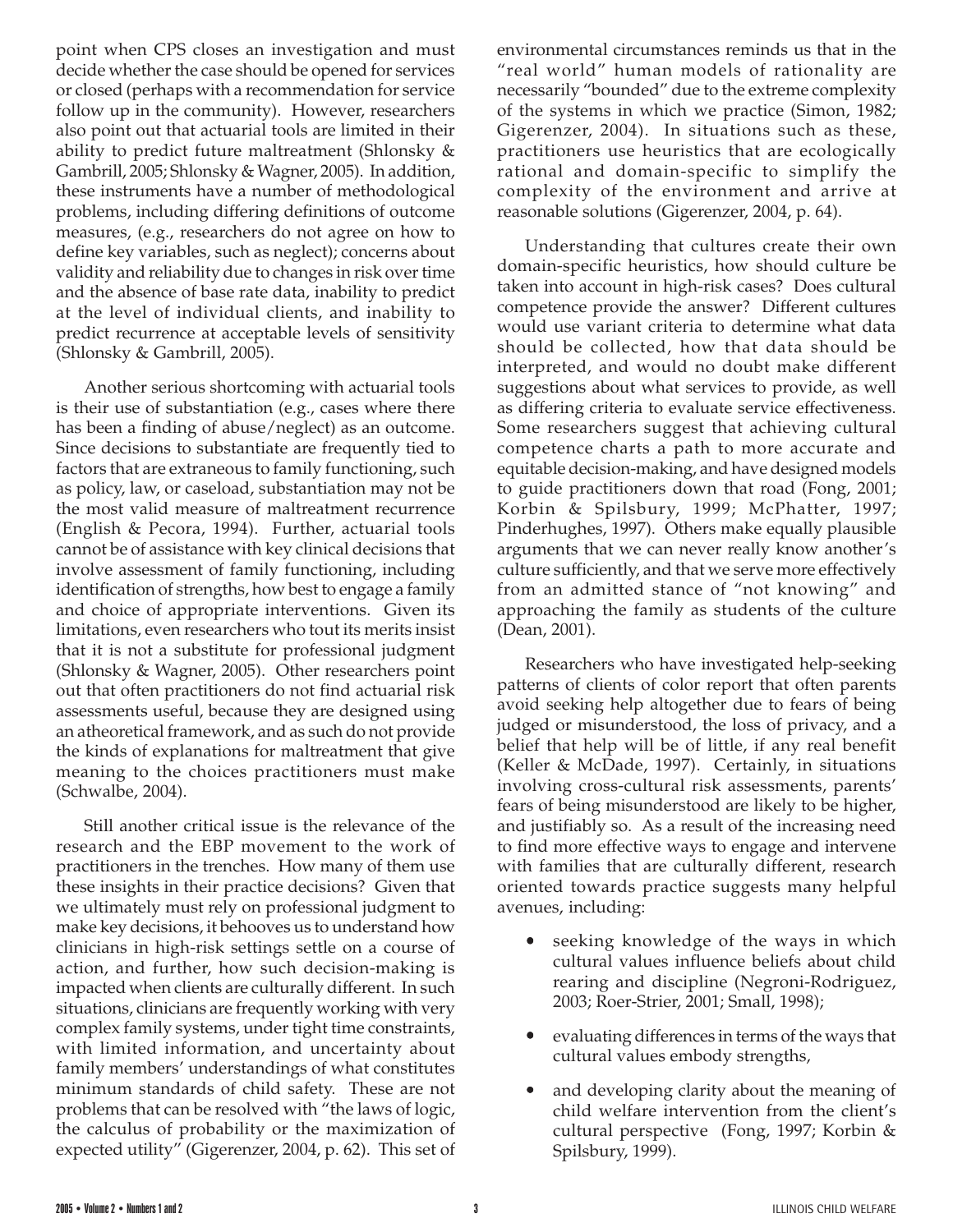Other important considerations include understanding that for recent immigrants, the impact of culture shock increases family stress exponentially, and will confound the picture parents present of their abilities (Fontes, 2002). Particularly with recent refugees, there is not only the experience of culture shock, but the family may also have undergone terrifying experiences that legitimately predispose them to distrust authority and to fear exposure (Segal, 2000). Reacting to such shocks, parents from any cultural background might temporarily seem more confused or irritable than they would be in their native cultural context. Of particular importance is the understanding that across cultures the goals of parenting are to socialize children to become successful, "adaptive adults" according to a particular cultural script (Roer-Strier, 2001; Small, 1998). "The image of the 'adaptive adult' provides the cultural rationale for a particular child-rearing strategy" as parents generally believe that the "good" child will ultimately become the successful adult (Roer-Strier, 2001, p. 238). Finding out what parents are trying to accomplish, i.e. their view of the 'successful adult' in their cultural value system, becomes a central priority for adequate determination of the parents' capacity to meet the child's developmental needs.

Families undergoing change in cultural contexts often lose traditional sources of support, and may suffer periods of unemployment or underemployment as they struggle to learn a new language and understand a different world view, all of which may impact family relationships. Furthermore, in the context of changing cultures, children are likely to be exposed to conflicting standards of socialization, with very different notions of how "good children" behave, as well as different expectations of what constitutes an "adaptive adult." In situations of cultural transition, some ideas that parents bring from their homeland about how best to socialize children may work in the new culture, while other ideas may present value conflicts that are not adaptive in the new host country (Roer-Strier, 2001). The exposure to conflicting standards of child socialization is not limited to new immigrant populations, but may be seen operating under other changing cultural or sociopolitical contexts, such as that which occurred during the civil rights movement when the image of the adaptive African-American adult changed from an individual expected to be subservient for purposes of survival to an individual prepared to take her place alongside members of the dominant culture. During these periods of transition children may be expected to understand and integrate conflicting values of what it means to be a good child in both public and family contexts.

## **Clinical Applications**

### **Case Example: Carmen**

The following case illustrates some of the salient issues that may arise when attempting to assess the safety of family members who are culturally different by comparison with mainstream middle-class European-American families. The case is presented to stimulate consideration of factors to which social workers' attention should be drawn when collaborating with these families.

Carmen is a 12-year-old 6th grade student, and the daughter of parents who first emigrated from Mexico several years ago. After eight years in the United States, her mother remains an undocumented resident. Carmen was also born in Mexico, but has been here for five years, is thought of as "fairly well" acculturated and speaks very good English. She has two younger brothers, ages two and five, both born in the United States. Carmen had been living in an apartment within walking distance of the school with her mother, father and younger brothers. Midway through the school year she started displaying symptoms in school that included wild exaggerations, increased anxiety around her male teachers, not wanting to go home from school, and most recently threatening to kill herself.

The family's immigration history is important to consider in assessing Carmen and her family's current level of functioning. When Carmen was two years old her father left the family in Mexico, entering the United States to seek better employment. He never returned. Her mother followed him when Carmen was three, leaving Carmen behind in the care of her maternal grandmother. On her journey across the border, Carmen's mother was sexually assaulted at gunpoint, and she surrendered all of the possessions she was carrying, hoping her attackers would just take what she had and leave her alive. She never reported the assault to her husband out of fear that he would see her as "damaged goods" and blame her for the attack. Carmen's mother never discussed this event with Carmen. Carmen's mother and father worked hard and regularly sent money back to her maternal grandmother to help provide for Carmen's care. When Carmen was seven she was brought to the United States to join her mother and father, whom she had not seen since she was a toddler. When Carmen arrived she discovered that she had a little brother, who was not quite a year old. Carmen spent the first couple of years in her new community adjusting not only to a new culture, language, and school system, but also to an entirely different family life, since she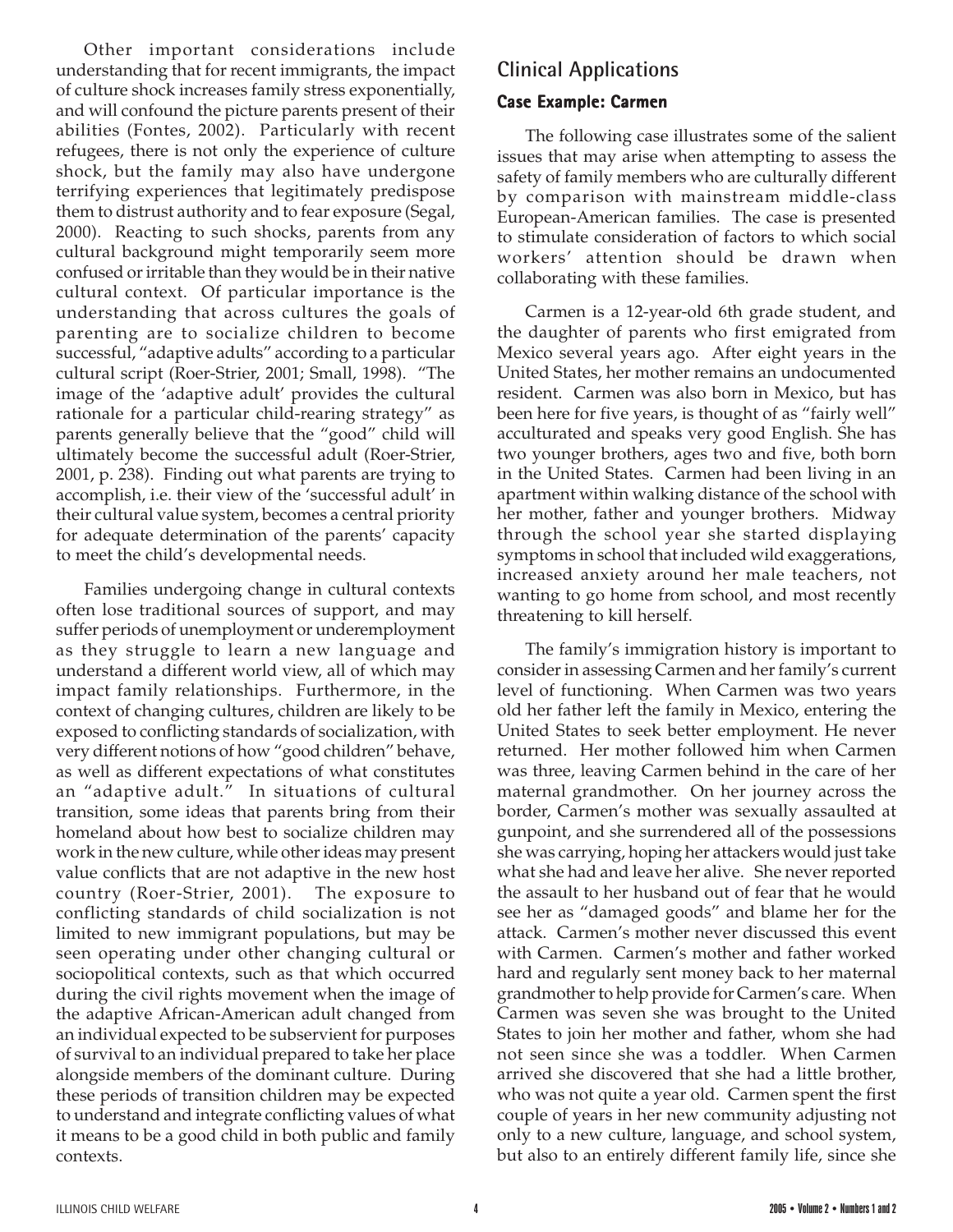had few memories of living with anyone other than her grandmother.

When the school social worker interviewed Carmen, the child told her that her father had been imprisoned several months ago, for reasons that were unclear to her. What she knew was that prior to her father's arrest, strange men had broken into their apartment one night looking for something. They ransacked her home, holding the entire family at gunpoint, and Carmen had been scared to death. Her mother had not tried to explain beyond saying that these things sometimes happen. Carmen never received any treatment following this incident, although she quickly began to show signs of growing anxiety that included nightmares and sporadic bedwetting. After her father's incarceration, Carmen's mother could not afford all of the household expenses on her tiny income, and she sublet one of the bedrooms in the apartment to two young single Mexican men who paid part of the rent. Carmen reported that she was often left alone with these men while her mother worked as a cleaning lady in a local hotel. Her mother made it clear that she expected Carmen to clean up after them and to have the apartment clean so that her mother wouldn't have to do more cleaning when she got home. Carmen complained that the young men drank heavily every day after work; that they would routinely become boisterous and out of control, and that one of them had recently begun to make suggestive comments and gestures toward her that made her feel unsafe. When she tried to explain the situation to her mother, her mother downplayed Carmen's fear, telling her that they were nice men who paid on time and that she was exaggerating. Carmen told the school social worker that her mother really didn't know these men well at all, other than that they had regular work and were willing to help pay the rent.

The worker called the home to request that mother come in to discuss the child's fear of the men and the constellation of symptoms that were obstructing her academic progress. When mother got the message she was extremely annoyed with Carmen and could not understand why her daughter would tell the worker anything about the men who were subletting. She also did not understand the social worker's complaint about her daughter's academic problems, when she knew that her daughter had already completed more years of schooling than she ever had, and also that her daughter was achieving at much higher levels and was learning about subjects she had never been exposed to. She told Carmen that she would not get paid if she took off work and that she could not afford to go up to school.

When Carmen subsequently complained to the social worker that one of the men had tried to touch her when her mother was at work, and she was too nervous to sleep at night, the social worker called home a second time. This time when her mother failed to respond, the school social worker left a message for her mother saying it was urgent, and then another one saying that she was going to have to call the hotline if she did not hear from her. When she did not hear from Carmen's mother, she called the hotline and reported Carmen at risk of harm. She also called Carmen's home again and informed her mother about the report. With that action, the two boarders, who were also undocumented, immediately left the apartment. The allegation of risk was subsequently unfounded.

After the hotline call Carmen's mother agreed to meet with the worker. She was relieved that the worker was Spanish-speaking, but she was still very suspicious that the worker might want to report her to the immigration authorities. She listened anxiously to the worker, and when she was finished she told the worker that neither she nor her daughter understood how hard it is for her to meet her family's expenses without her husband, and that without the money from the boarders she would probably lose the apartment. At this point, she burst into tears and said her child is just spoiled and that she had no idea what it means to be unsafe. She proceeded to tell the worker that she had come to this country completely alone, without her children or her husband; that she had been assaulted at gunpoint, and forced to surrender her money and possessions, and that she had had to continue moving on anyway. She had arrived and started working in any job she could get immediately so that she could save up and send for Carmen. She said that she had had nightmares ever since the attack, but she could not let this stop her from working, and she doesn't think her daughter appreciates how much safer it is where they live now compared to what she went through to make it possible for her family to be here. From a clinical standpoint, we can understand that this mother had had to suppress her daughter's fear just as she had had to suppress her own fears and other aspects of her post-traumatic stress response. The mother's openness and grief-stricken tears with the worker represent an important effort to mourn what had happened to her, and, potentially, the mother discovering in herself a deeper capacity for caring for herself and her daughter. Yet at the same time, consider how traumatic the hotline call was for this mother, a trauma that was arguably exacerbated by the departure of her boarders and her deepened poverty, and then the irony of the decision that the report would not be substantiated. Finally, it seemed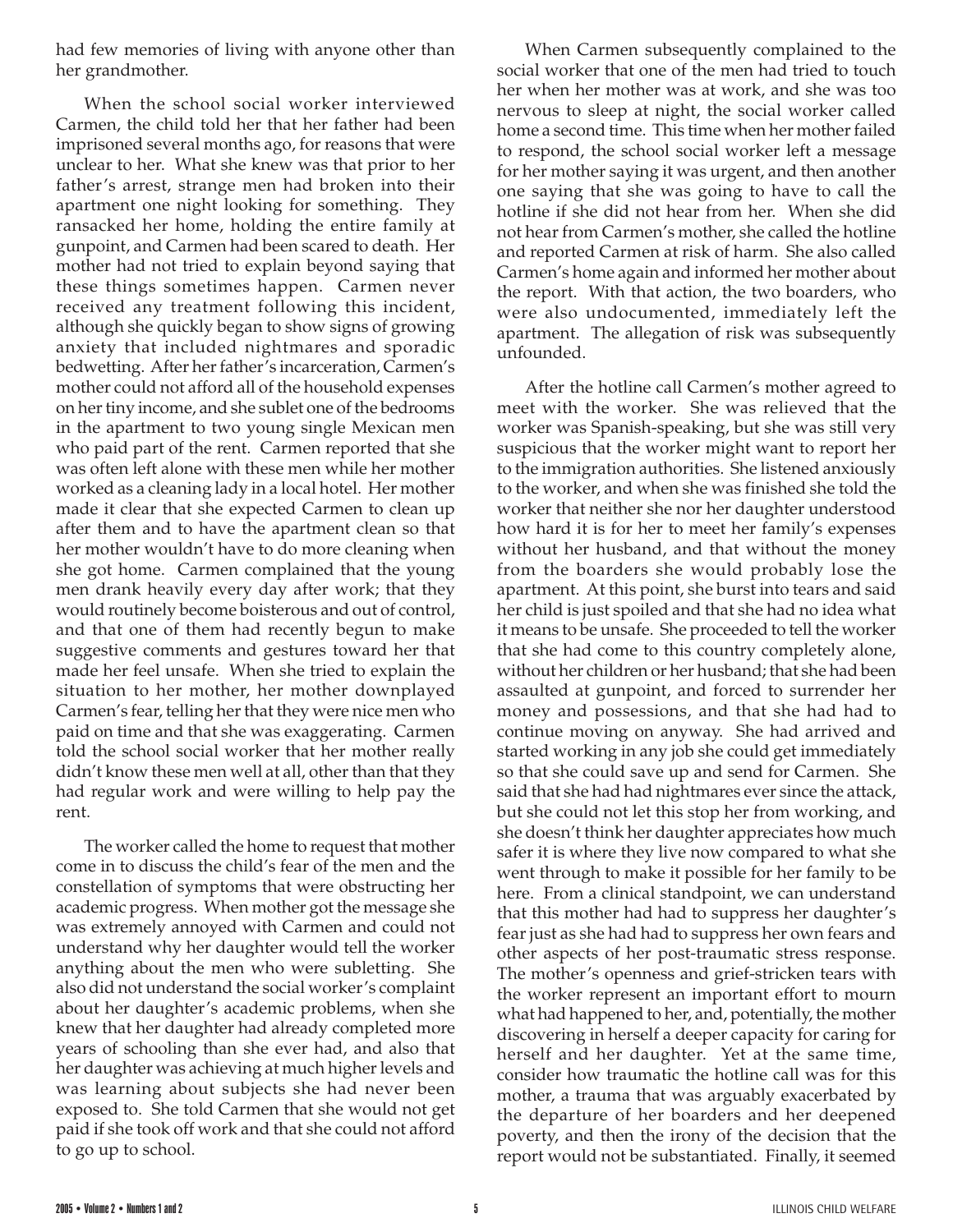the only benefit to Carmen from the entire process was the knowledge that at least one person had cared about whether she was being neglected or not, but the worker remained very frustrated that more resources could not be brought to bear to assist Carmen and her mother.

In addition, an obvious practical issue that comes up when considering the topic of cross-cultural risk assessment is whether we should we be asking different questions, considering different matters, taking different actions, or being different in some way when working with families whose culture we do not share.

#### **Uncommon Stressors**

These families experience a wide range of stressors that may be foreign to the individual assessing risk; and wherever stressors are completely absent in the workers' experience, they will tend to be either unrecognized or undervalued as having an impact. It therefore behooves workers to expand their awareness of the range and severity of stressors, and of the ways in which these might impact the individual's ability to parent. Aside from the obvious need to speak the family's language (a need that is not always met due to the shortage of bilingual, bicultural service providers), workers need to consider that the family's first language is the language of their emotions and they are likely to be less highly defended when allowed to tell their story in a language that is close to their hearts and that they feel they own. Along these lines it is important to understand something about stages of acculturation and assimilation, and how the losses inherent in these socialization processes impact family functioning. Researchers have identified numerous acculturation-related stressors, and have found that family cohesion, adaptability and environment all vary according to the family's level of acculturation. Moreover, differences between children's and parents' acculturation stages can be significant sources of family conflict (Miranda, Estrada, & Firpo-Jimenez, 2000). These stressors are compounded when added to other real and symbolic losses that are part and parcel of relocation. Such intense losses of homeland, language, extended family, community, culture, social networks, and key attachment figures are bound to erode parents' ability to remain emotionally available to children, particularly when children experience the acculturation process in a completely different way.

Indeed, the parent's experience of children's more willing and rapid acculturation may be felt as a betrayal, particularly when children break traditional family rules or ignore cultural values. Given

significant differences in children's instrumental skills at navigating foreign landscapes, parents rarely develop the kind of dual perspective that would help them to see the new community from their children's point of view. Moreover, children's easier English language acquisition often upsets the traditional hierarchical power structure whenever children need to translate for parents. Miranda et al. point out that differences in language ability also mean that children invade parents' privacy in ways that violate traditional rules of respect when they must be included in transactions with non-Spanish speaking adults (2000, p. 343). In part due to this experience of a cultural landscape turned upside down, parents may feel so dependent upon the family as one of the few remaining sources of structure that over-reliance on family to provide the missing sense of familiarity and safety can push parents to become more rigid than they otherwise would be. The motive behind the rigid behavior may be to preserve their children's safety, or to preserve the Latin value of familism, but when parents feel threatened by their children's exploration of arenas that they believe to be dangerous, the rigidity may cross the line into abusive behavior.

These stressors associated with migration and the immigration process may be overlooked by mainstream social workers thinking that for parents immigrating voluntarily, the fact that they wanted to be here in the first place mitigates the strains of relocation. Consider for example the experience of being treated as a criminal for entering the country undocumented. Parents who are undocumented have an ongoing sense of personal uncertainty and a fear of being noticed or caught that increases their level of anxiety, and would certainly predispose them to be distrustful of anyone coming to question them about anything. Most mainstream members of society have no experience with having their survival strategies identified as criminal behavior, and so would not consider how being viewed as a criminal could impact all aspects of life, including one's ability to parent. In addition, traumatic incidents that took place during migration and the impact of being cut off from cultural supports all conspire to create a sense that one's identity is under assault. Multiple daily cultural cues that help individuals feel a coherent sense of identity are lost when families migrate, and the strong demand for acculturation is experienced as stressful even when families immigrate voluntarily (Casado & Leung, 2001). Giving up preferred cultural practices and having to learn new ways of socializing or parenting can evoke grief reactions that require mourning in order for parents to move forward adaptively (Casado & Leung, 2001; Ward & Styles, 2003). Individuals undergoing this process may feel estranged not only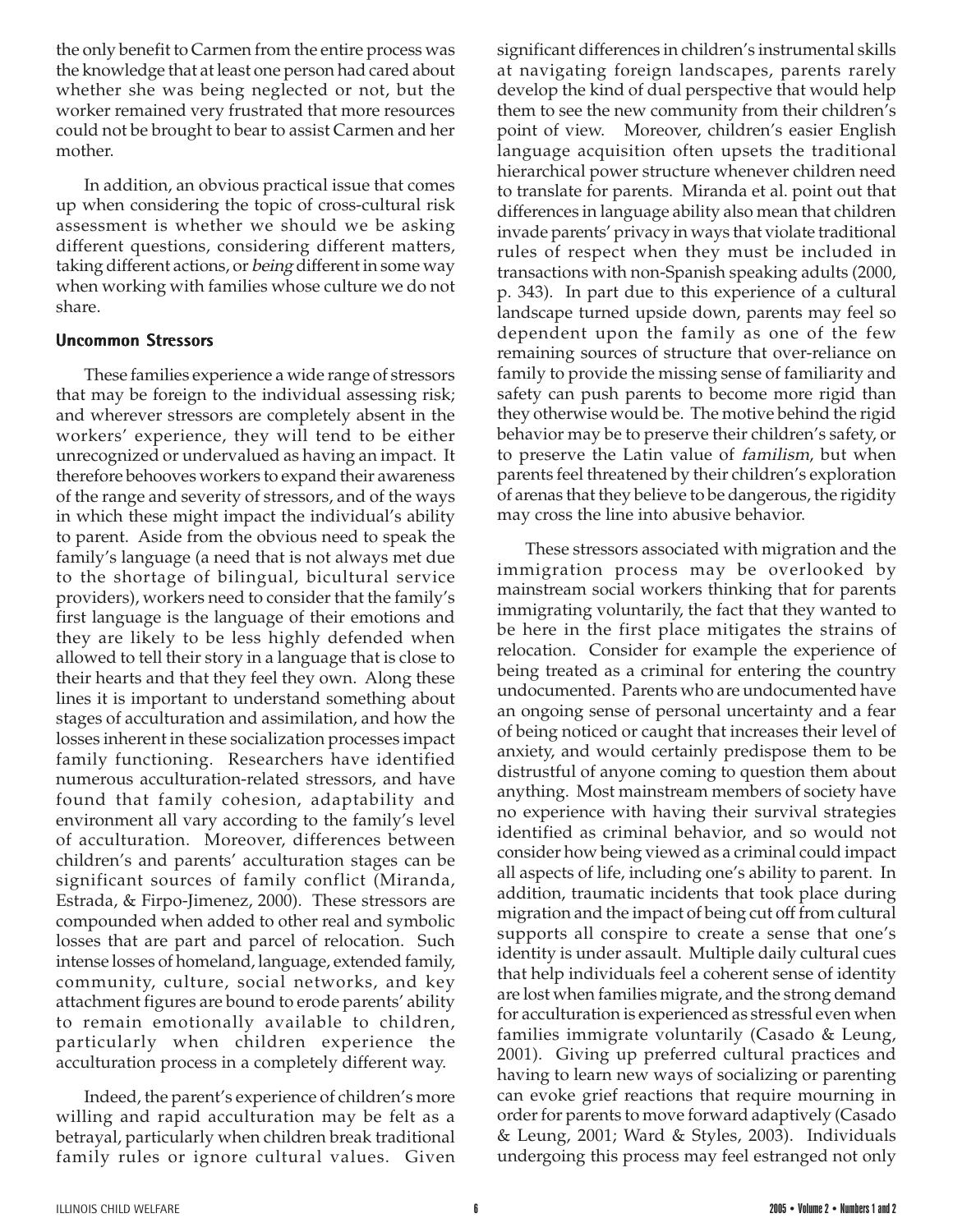from their homelands, but also from themselves. Some researchers point out that migration can be the source of losses so painful that healing requires not only a mourning process, but also a reinvention of identity (Ward & Styles, 2003). How parents mourn these losses will depend in part on what has been effective for them in the past. The worker may see behavior ranging from compliance to oppositional defiance, depending upon the parent's defense structure and social supports.

When experiences of trauma are added to the foregoing, we might suspect that the combination of a disoriented sense of self and role, loss of cultural supports and unprocessed trauma would likely impair parents' ability to attend to children's needs. We know that a majority of parents who become involved with the child welfare system have histories of significant personal trauma, and that in many cases they have received no prior treatment. We should also consider the parents' fears about aspects of the host culture that they perceive negatively, and how those might impose stress and affect parents' judgment and decisionmaking. For instance parents who are apprehensive about new expectations to adopt a more democratic family structure where the parent/child hierarchy is attenuated, and children are allowed to have more of a say in a range of family matters, may react by becoming more authoritarian, particularly if they notice families where this ideal has gone awry and children have been given more control than they can handle. Further, the tendency in some families toward parental autocracy would likely be increased when truly negative aspects of the host culture knock on the family's door (e.g., adolescent experimentation with illegal drugs, earlier forays into sexual activity, or gang culture, materialism, etc.). Parents experiencing this combination of psychosocial stressors are likely to interpret their decision to "lay down the law" with a child as simply being protective, as was explained to a CPS worker, who investigated reports on several Mexican fathers who had aggressively slapped their teenage daughters in response to an interest in boys the fathers perceived to be premature. Matters are further strained when adolescents discover that even young children in U.S. families are permitted to question and negotiate boundaries that would not be negotiable in their homeland. These kinds of intergenerational stressors may make parents feel displaced in their own homes, and cause some parents to question their role and their ability to parent, as depicted by the parent who complained to an investigator, "You won't let me do what I need to do to raise this child, so it will be your fault when he is out on the streets and out of control later."

These issues of immigration stress and role disorientation are not equally pressing for all Latino families. Clinicians and researchers emphasize that there is tremendous diversity amongst Latino families, not only between families from different countries, but also between families coming from the same country (Hurtado, 1995; Ortiz, 1995). There are significant educational and class differences, differences between families from rural and urban regions, and significant differences in the way families assimilate. Degrees of acculturation may vary widely between parent and child, between first and second generation immigrants, and between families that may have immigrated at approximately the same time. In addition, workers need to consider that the same individual may be differently acculturated in different contexts, an important fact likely to go unrecognized by workers who are not bilingual or bicultural. This means that individuals can be both high and low acculturated at the same time, and may adopt one set of behaviors in a professional setting, for example, but a different set of behaviors in a family or community context.

Other matters to be considered include the workers' own acculturation stage, which will also influence how the family is viewed and approached. Workers will need to have some awareness of their own process with regard to the issue of acculturation, since the degree to which workers are comfortable with aspects of their personal identity that were sacrificed to acculturate will affect the engagement process and all the work that follows. Professionals who have successfully reflected upon and integrated their own losses will be more likely to speak and relate to families using terms and values that have meaning for the family. Ideally, this will facilitate an interaction that makes more sense to the family, and that conveys the impression that the worker wants to work with them and not against them. Consider, for example, a parent who does not take a sick child to the doctor in part because historically doctors and the money to consult them were not readily available to the family. Instead, the parent may have a history of consulting a traditional healer who used herbal medicine because that was the care that was available, affordable and culturally accepted.

### **System Constraints**

The viewpoint adopted in risk assessment is inevitably impacted by the fundamental conflict between our role as an agent of the child protection system and our role as caregivers for the family. Caring for the family means listening to family members' concerns from their perspectives, and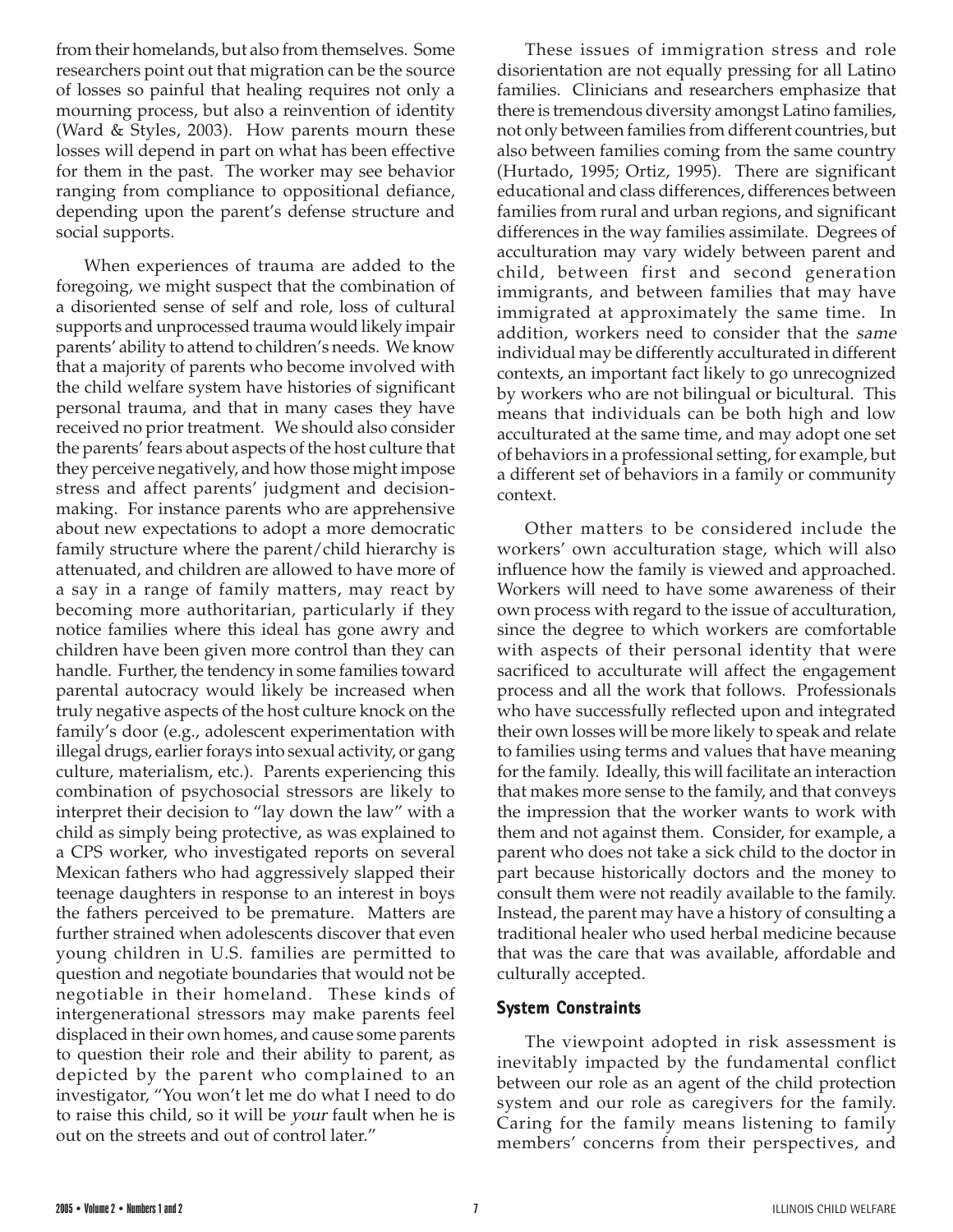respecting their cultural heritage. The roles of agent of the child protection system and family caregiver intersect when workers need to educate parents about differences in the way safety is assessed in the United States. All practitioners involved in this work point to the importance of the role of education, and the differences with which families are open to new ideas and to new ways of parenting.

The way in which we approach our role as educators is likely to be influenced by our own motives for engaging in this work in the first place, and the degree to which we are aware of those motives. Workers who come to this work with strong motives to save children in danger may be predisposed to seeing parents as dangerous threats to children's safety and may approach the parent from an accusatory oneup stance that is backed by culture-bound assumptions of what normal, healthy parenting looks like. Workers unaware of their own cultural biases are unlikely to recognize how they might denigrate other caregiving choices, and may even close the door on the parent's efforts to work collaboratively.

Consider for example the difference in how one might approach a woman whose need to stay in an abusive relationship has gotten to the point where this decision has compromised not only her safety, but also that of her children. A mainstream approach would focus quickly on encouraging her to see herself as independent, capable of leaving the relationship and taking her children with her. Alternatively, a culturally sensitive approach would start with understanding how family violence is typically handled in her culture, as well as the implications of leaving her husband from within her cultural tradition. The worker might conclude it is important to try to connect with her need to keep her family together by staying, and would recognize the way in which her identity revolves around being a married woman with children in an intact family. Telling her that it would be best for her to leave may make no sense given the strong cultural and religious bias against divorced women in Latino communities. She may already be anticipating the social isolation of being viewed as "damaged goods" and a threat to the marriages of other women in her community. If the client's identity is based primarily on being a married woman with children in an intact family, then suggesting that she leave immediately is likely to be perceived as more threatening than supportive. Helping her to consider an alternative but culturally dissonant perspective means the worker will first have to demonstrate an ability to communicate with the client about her situation and her identity through the client's lens. That said, clinicians all agree that safety supercedes

cultural issues, and that this is the bottom line regardless of the parent's immigration status, class, education or acculturation level, identity integration or perceived role strain, etc.

Standardized risk assessment protocols have typically been developed in order to improve child protection and minimize the uncertainty and complexity of the risk assessment process (e.g., the CERAP, Fuller, Wells, & Cotton, 2001). Of course the push for "what works" in all risk assessment is driven in part by our immediate and legitimate concern to achieve unequivocal safety for the party at risk as quickly as possible. Toward this end standardized risk assessment protocols are designed to take the "wiggle room" out of safety assessments, so they do not invite workers to ask questions that consider other cultural points of view. However, the downside of such standardized protocols is that almost by definition they cannot adequately take into account families' profound cultural variations.

Furthermore, the standardized risk assessment protocol is designed to hold the individual parent responsible for a discrete incident and to correct a discrete constellation of behaviors surrounding that incident. While this may achieve a short-term behavioral goal, it does not encourage us to consider the multiple systems that gave rise to the problem in the first place. These systems are cultural, political, historical and economical, and while recognizing how these systems interact will not change the fundamental decision the worker must make, heightened awareness may suggest a difference in how the worker approaches a family. An interesting example came from a child protection investigator who pointed out how differences in U.S. immigration policy toward different Latino groups meant that some groups have been invited into the country and offered federal funds for resettlement and business start-ups, while others have been denigrated and criminalized, resulting in diametrically opposing views of these groups' abilities to be seen as valued contributing members of society. This worker pointed out how policies with which groups have been either greeted at the door or refused access continue to impact economic opportunities down the generations, as well as all subsequent aspects of social assimilation.

In Carmen's case, her mother did not understand her own or her daughter's psychological symptoms, and she had a genuine lack of awareness about how treatment could be helpful for either of them. She also had a view of outside intervention as intrusive and threatening to her family's safety, and as something that would increase her anxiety rather than help her to manage it. Furthermore, her lack of insurance, low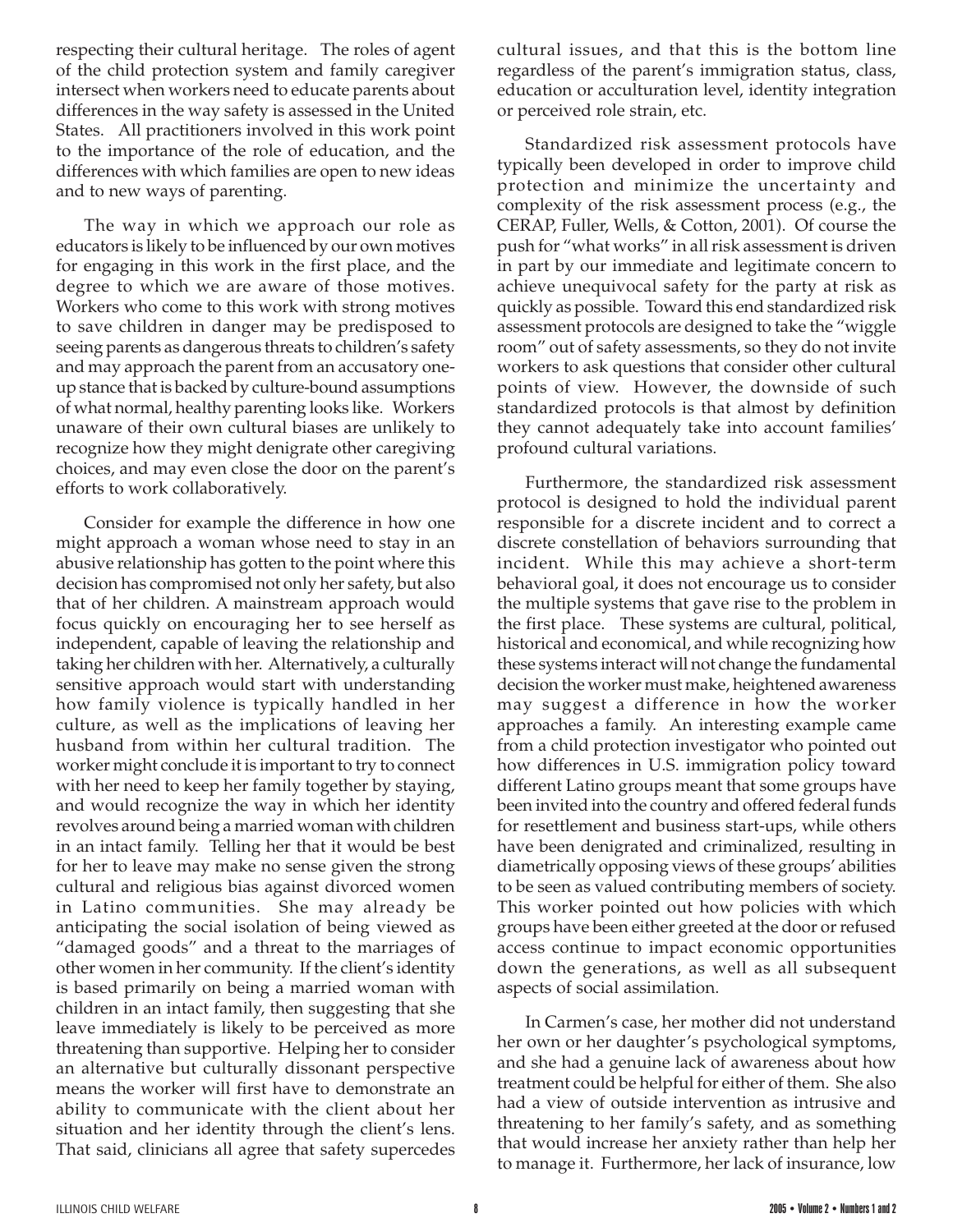income, and the demands of being a single parent cut off from her extended family had predisposed her to believe that she would have to make it on her own. In this case the school social worker helped her to understand her child's symptoms as expected sequelae of the break-in and fear of the intrusiveness of the boarders that had been allowed into their home. The worker also helped Carmen's mother to see her own ongoing nightmares and anxiety as expected, given her history of trauma and the ongoing fear of being caught and deported. She referred them to a bilingual, bicultural therapist who was able to offer short-term treatment to address their trauma-related symptoms. In addition, the school social worker created a short-term parent support group for Spanishspeaking parents where she addressed parents' concerns about ways to keep family members close, and concerns about children's more rapid acculturation and interest in some of the threatening aspects of U.S. culture. In this group Carmen's mother met other Spanish-speaking parents with similar concerns, and took steps to build a new social support network that felt more culturally familiar.

#### **Implications for Intervention**

In assessing risk cross-culturally, we must increase our understanding around differences in the ways that families traditionally seek and use help. We need to be continually curious about how people's cultural traditions and values allow different responses to stress and loss, and different cultural beliefs determine what kinds of relationship experiences are psychologically healing. Many questions remain critically important for practitioners to consider:

- Does the client come from a culture where "opening up" is viewed as adaptive, or do their beliefs support internalizing and remaining silent as more helpful?
- Is there a cultural predisposition to develop somatic symptoms such that people may be unlikely to recognize psychological distress when it occurs?
- We should also assess clients' readiness for exploring new ways of looking at old problems. Are they open to combining a new method with a traditional one? Or do they experience suggestions to try something new as a threat to their fundamental sense of self?
- Are they able to create new social supports when they have been cut off from old ones, and are they willing to reach out and make use of them?
- What strategies do they typically use to mourn difficult losses?
- Do they tend to rely on solitary strategies, or social ones?
- And what coping strategies do they advocate for their children?

Ideally, we want to have a conversation with parents about how they want to parent their children, and about how to increase their children's safety. Few parents would not be interested in improving the welfare of their children and most Latino families can be engaged around the value of maintaining close family ties. But it is important to assess the degree to which they recognize safety or abuse issues as such.

Parents and children in cultural transition are often caught between disparate socialization messages and culturally variant definitions of abuse and neglect, and this cultural netherland may contribute to distorted family practices. "Unpacking the cultural variable" (Korbin & Spilsbury, 1999) in order to arrive at more accurate risk assessments means arriving at an understanding of parents' images of what constitutes an "adaptive adult" in their native culture and the cultural values behind parenting practices intended to get children to that point (Roer-Strier, 2001). This stance applies not only to work with families in cultural transition, but to any situation where cultural values are not shared. Adopting this stance means returning to a touchstone of good social work practice: within and across cultures we must still start where the client is. But it also means professionals concerned with the welfare of children need to engage in a similar exploratory process that involves turning the mirror toward our own faces with the intent of participating in more enlightened comparisons of what is adaptive across cultures. The willingness to engage a more critical stance becomes increasingly important as the country becomes more diverse, with parents importing childrearing practices from around the globe. We can only hope to do this well by creating the kind of spacious environment where parents and professionals can dialogue about their parenting ideals and devise ways together to accommodate cultural differences and optimize child and parent well-being.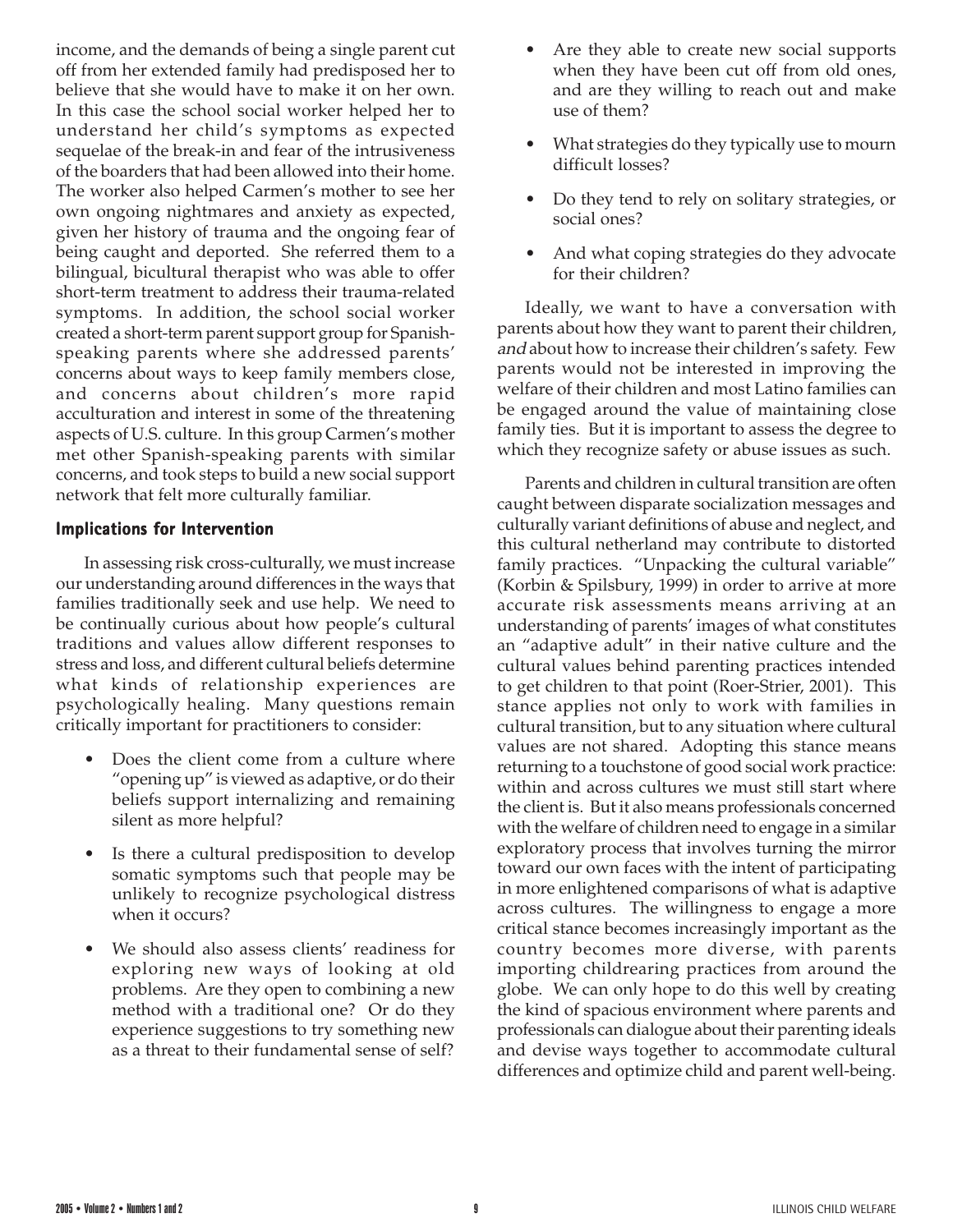## **References**

- Agathonos-Georgopoulou, H. (1992). Cross-cultural perspectives in child abuse and neglect. Child Abuse Review, 1, 80-88.
- Ahn, H.N. (1990). Intimacy and discipline in family life: A cross-cultural analysis with implications for theory and practice in child abuse prevention (Doctoral dissertation, University of California, Berkeley, 1990). Dissertation Abstracts International, 52, 1518A.
- Baird, C., & Wagner, D. (2000). The relative validity of actuarial- and consensus-based risk assessment systems. Children and Youth Services Review, 22, 839-871.
- Baird, C., Wagner, D., Healy, T., & Johnson, K. (1999). Risk assessment in child protective services: Consensus and actuarial model reliability. Child Welfare, 78, 723-748.
- Baumann, D.J., Law, J.R., Sheets, J., Reid, G., & Graham, J.C. (2005). Evaluating the effectiveness of actuarial risk assessment models. Children and Youth Services Review, 27, 465-490.
- Brissett-Chapman, S. (1997). Child protection, risk assessment and African-American children: Cultural ramifications for families and communities. Child Welfare, 76, 45-63.
- Casado, B.L., & Leung, P. (2001). Migratory grief and depression among elderly Chinese American immigrants. Journal of Gerontological Social Work, 36, 5-26.
- Cash, S.J. (2001). Risk assessment in child welfare: The art and science. Children and Youth Services Review, 23, 811-830.
- Chaffin, M., & Friedrich, B. (2004). Evidence-based treatments in child abuse and neglect. Children and Youth Services Review, 26, 1097-1113.
- Courtney, M.E., Barth, R.P., Berrick, J.D., Brooks, D., Needell, B., & Park, L. (1996). Race and child welfare services: Past research and future directions. Child Welfare, 75, 99-137.
- Dean, R.G. (2001). The myth of cross-cultural competence. Families in Society, 82, 623-630.
- DePanfilis, D., & Scannapieco, M. (1994). Assessing the safety of children at risk of maltreatment: Decision-making models. Child Welfare, 73, 229- 245.
- DePanfilis, D., & Zuravin, S.J. (2001). Assessing risk to determine the need for services. Children and Youth Services Review, 23, 3-20.
- English, D.J. (1999). Evaluation and risk assessment of child neglect in public child protection services. In H. Dubowitz (Ed.), Neglected children: Research, practice, and policy. Thousand Oaks, CA.: Sage.
- English, D.J., & Pecora, P.J. (1994). Risk assessment as a practice method in child protective services. Child Welfare, 73, 451-473.
- Fong, R. (1997). Child welfare practice with Chinese families: Assessment issues for immigrants from the People's Republic of China. Journal of Family Social Work, 2, 33-47.
- Fong, R. (2001).Culturally competent social work practice: Past and present. In R. Fong & S. Furuto (Eds.), Culturally competent practice skills, interventions, and evaluations (pp. 1-9). Boston: Allyn & Bacon.
- Fontes, L.A. (2002). Child discipline and physical abuse in immigrant Latino families: Reducing violence and misunderstandings. Journal of Counseling & Development, 80, 31-40.
- Fuller, T.L., Wells, S.J., & Cotton, E.E. (2001). Predictors of maltreatment recurrence at two milestones in the life of a case. Children and Youth Services Review, 23, 49-78.
- Gambrill, E. (2003). Evidence-based practice: Sea change or the emperor's new clothes? [Editorial]. Journal of Social Work Education, 39, 3-23.
- Gambrill, E. (2005). Decision making in child welfare: Errors and their context. Children and Youth Services Review, 27, 347-352.
- Gambrill, E., & Shlonsky, A. (2001). The need for comprehensive risk management systems in child welfare. Children and Youth Services Review, 23, 79-107.
- Garbarino, J., & Barry, F. (1997). The community context of child abuse and neglect. In J. Garbarino & J. Eckenrode (Eds.), Understanding abusive families: An ecological approach to theory and practice (pp. 56-85). San Francisco: Jossey-Bass Publishers.
- Garbarino, J., & Ebata, A. (1983). The significance of cultural and ethnic factors in child maltreatment. Journal of Marriage and the Family, 45(4), 773-783.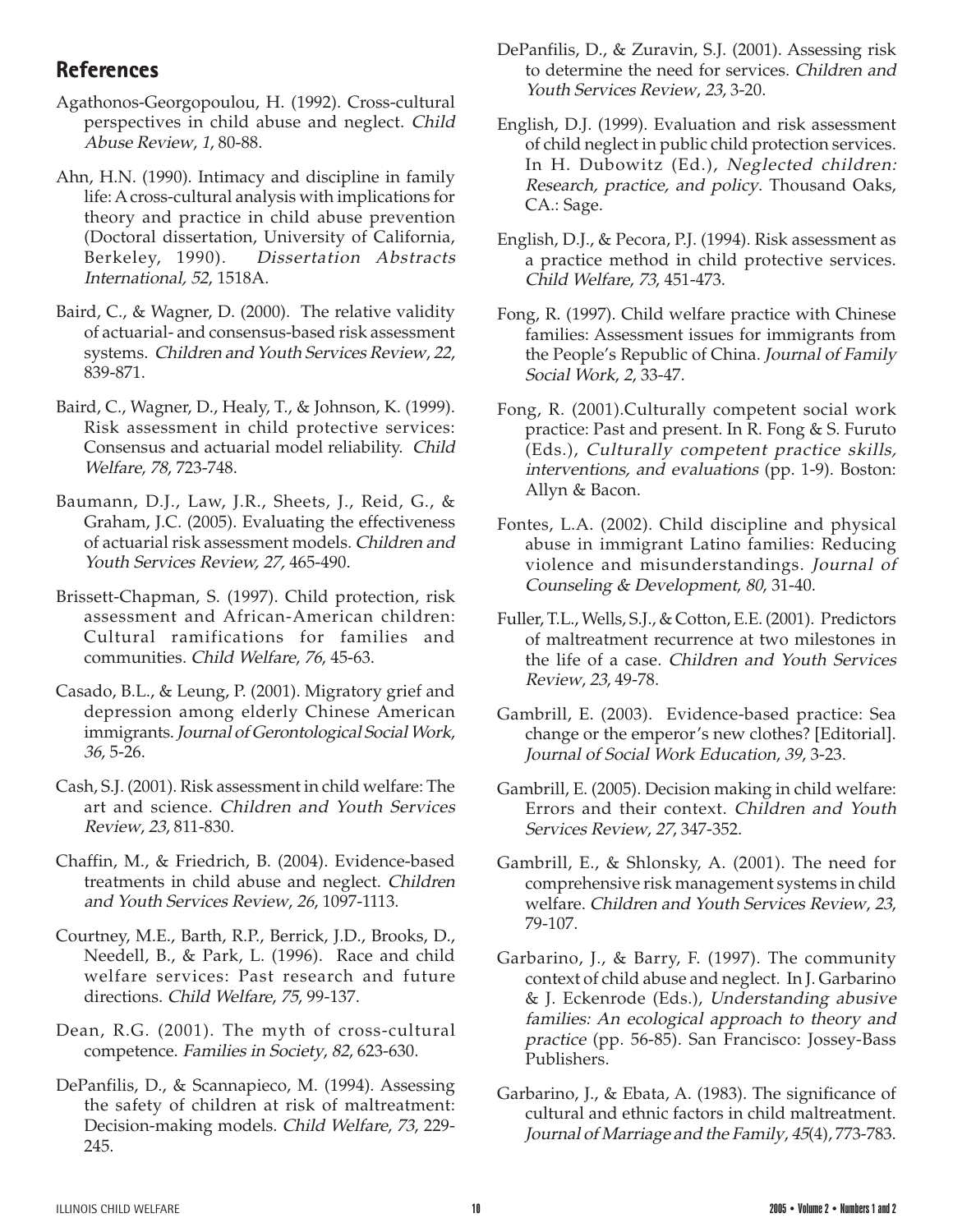- Gigerenzer, G. (2004). Fast and frugal heuristics: The tools of bounded rationality. In D.J. Koehler & N. Harvey (Eds.), Blackwell handbook of judgment and decision making. Malden, MA.: Blackwell Publishing.
- Harkness, S., & Super, C.M. (1996). Parents' cultural belief systems: Their origins, expressions, and consequences. New York: The Guilford Press.
- Hong, G.K., & Hong, L.K. (1991). Comparative perspectives on child abuse and neglect: Chinese versus Hispanics and whites. Child Welfare, 70, 463-475.
- Hurtado, A. (1995). Variations, combinations and evolutions: Latino families in the United States. In R.E. Zambrana (Ed.), Understanding Latino families: Scholarship, policy, and practice (pp. 40- 61). Thousand Oaks, CA.: Sage Publications.
- Jenny, C., Hymel, K.P., Ritzen, A., Reinert, S.E., & Hay, T.C. (1999). Analysis of missed cases of head trauma. JAMA, 281, 621-626.
- Jones, L.P. (1997). Social class, ethnicity, and child welfare. Journal of Multicultural Social Work, 6, 123-138.
- Keller, J., & McDade, K. (1997). Cultural diversity and help-seeking behavior: Sources of help and obstacles to support for parents. Journal of Multicultural Social Work, 5, 63-78.
- Korbin, J.E., & Spilsbury, J.C. (1999). Cultural competence and child neglect. In H. Dubowitz (Ed.), Neglected children: Research, practice and policy (pp. 69-88). Thousand Oaks, CA.: Sage.
- Lane, W., Rubin, D., Monteith, R., & Christian, C. (2002). Racial differences in the evaluation of pediatric fractures for physical abuse. JAMA, 288, 1603-1609.
- LeBlang, T.R. (2004). Reporting child abuse and neglect: Good faith immunity for health care providers. Illinois Child Welfare, 1, 42-50.
- LeVine, R.A., Miller, P.M., Richman, A.L., & LeVine, S. (1996). Education and mother-infant interaction: A Mexican case study. In S. Harkness & C.M. Super (Eds.), Parents' cultural belief systems: Their origins, expressions, and consequences (pp. 254- 269). New York: The Guilford Press.
- Lyons, P., & Doueck, H.J. (1996). Risk assessment for child protective services: A review of the empirical literature on instrument performance. Social Work Research, 20, 143-156.
- McPhatter, A.R. (1997). Cultural competence in child welfare: What is it? How do we achieve it? What happens without it? Child Welfare, 76, 255-278.
- McRoy, R. (2004). The color of child welfare. In K.E. Davis, & T.B. Bent-Goodley (Eds.), The color of social policy (pp. 37-63). Alexandria, VA.: Council on Social Work Education.
- Miranda, A.O., Estrada, D., & Firpo-Jimenez, M. (2000). Differences in family cohesion, adaptability, and environment among Latino families in dissimilar stages of acculturation. The Family Journal: Counseling and Therapy for Couples and Families, 8(4), 341-350.
- Negroni-Rodriguez, L.K. (2003). Puerto Rican abusive and non-abusive mothers' beliefs about appropriate and inappropriate child discipline. Journal of Ethnic & Cultural Diversity in Social Work, 12, 65-90.
- Ortiz, V. (1995). The diversity of Latino families. In R.E. Zambrana (Ed.), Understanding Latino families: Scholarship, policy, and practice (pp. 18- 39). Thousand Oaks, CA.: Sage Publications.
- Pelton, L.H. (1989). For reasons of poverty: A critical analysis of the public child welfare system in the United States. New York: Praeger.
- Petr, C.G., & Walter, U.M. (2005). Best practices inquiry: A multidimensional, value-critical framework. Journal on Social Work Education, 41, 251-267.
- Pinderhughes, E. (1997). Developing diversity competence in child welfare and permanency planning. Journal of Multicultural Social Work, 5, 19-38.
- Rivera, H.P. (2002). Developing collaborations between child welfare agencies and Latino communities. Child Welfare, 81, 371-384.
- Roberts, D. (2002). Shattered bonds: The color of child welfare. New York: Basic Books.
- Roer-Strier, D. (2001). Reducing risk for children in changing cultural contexts: Recommendations for intervention and training. Child Abuse & Neglect, 25, 231-248.
- Rosenthal-Gelman, C. (2004). Empirically based principles for culturally competent practice with Latinos. Journal of Ethnic & Cultural Diversity in Social Work, 13, 83-108.